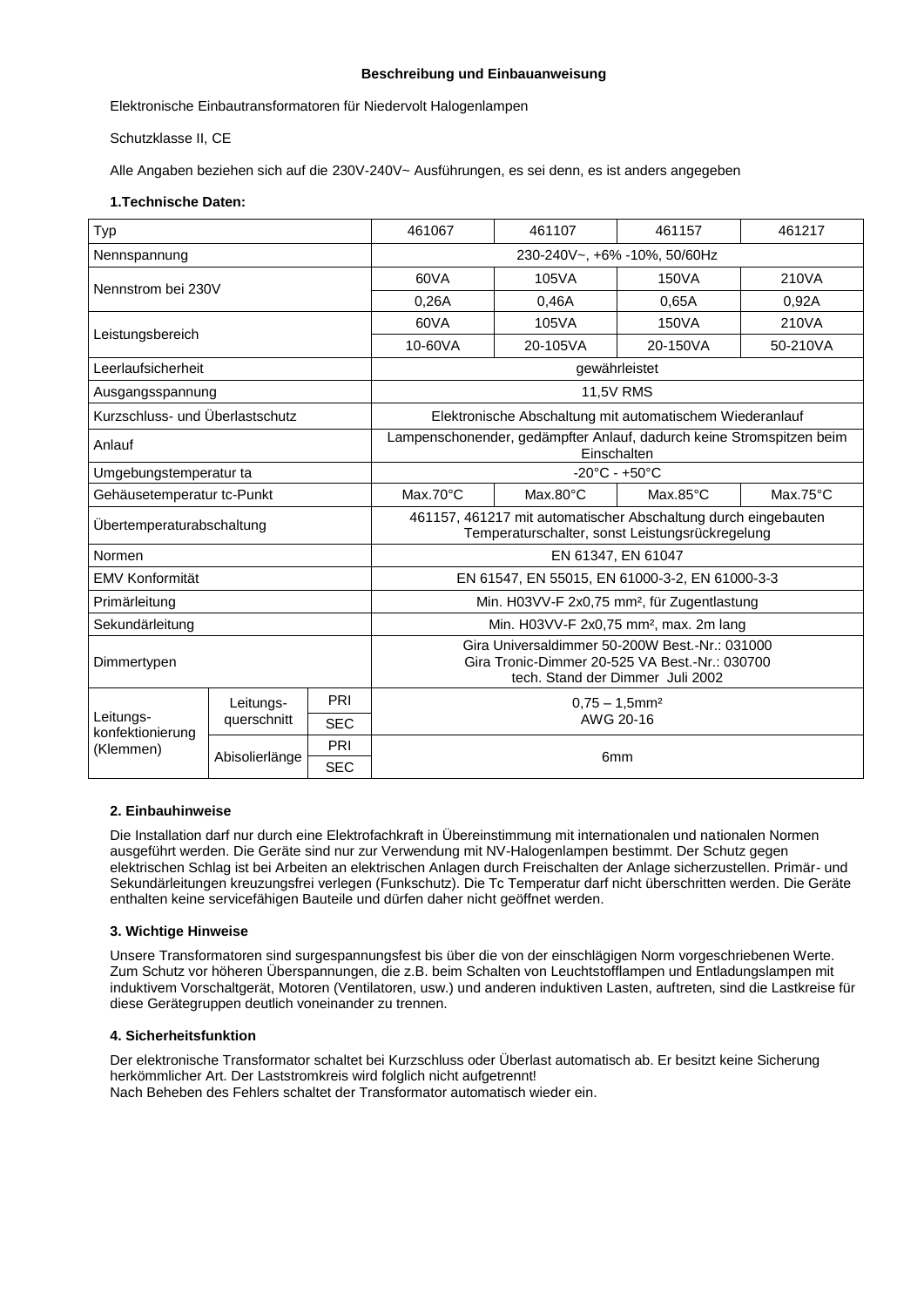## **5. Übertemperatur**

Bei Übertemperatur durch externe Wärmequellen oder unzulässigen Abdeckungen trennt der eingebaute Temperaturschalter den Transformator vom Netz (Typen TL105, TL150, TL150S, TL210, TL210S), bei den anderen Typen erfolgt eine Leistungs-Rückregelung. Nach Abkühlung schaltet der Transformator automatisch wieder ein.

# **6.Wärmeableitung bzw. Wärmeübergang**

Ein Betrieb in überhöhter Umgebungstemperatur oder durch Fremderwärmung verkürzt die Lebensdauer. Beim Einbau (vor allem in Leuchten) ist durch geeignete Maßnahmen für eine Wärmeabfuhr (Wärmeübergang) zu sorgen. Die Umgebungstemperatur und/oder Tc-Punkt Temperatur darf zu keinem Zeitpunkt überschritten werden. Für Schäden, die aus entsprechend unsachgemäßem Gebrauch entstehen, wird keine Haftung übernommen.

# **7. Dimmung**

Für das Dimmen der Transformatoren empfehlen wir nur Dimmer gemäß den Angaben und bei einer Mindestbelastung am Transformator von 50W. Eine Gewährleistung können wir aber nur für die von uns gelieferten Produkte übernehmen jedoch nicht für die daran angeschlossenen Fremdprodukte.

**Best.-Nr. 461067, 461107, 461157, 461217 06/2010** © SLV Elektronik GmbH, Daimlerstr. 21-23, 52531 Übach-Palenberg, Germany, Tel. +49 (0)2451 4833-0 Technische Änderungen vorbehalten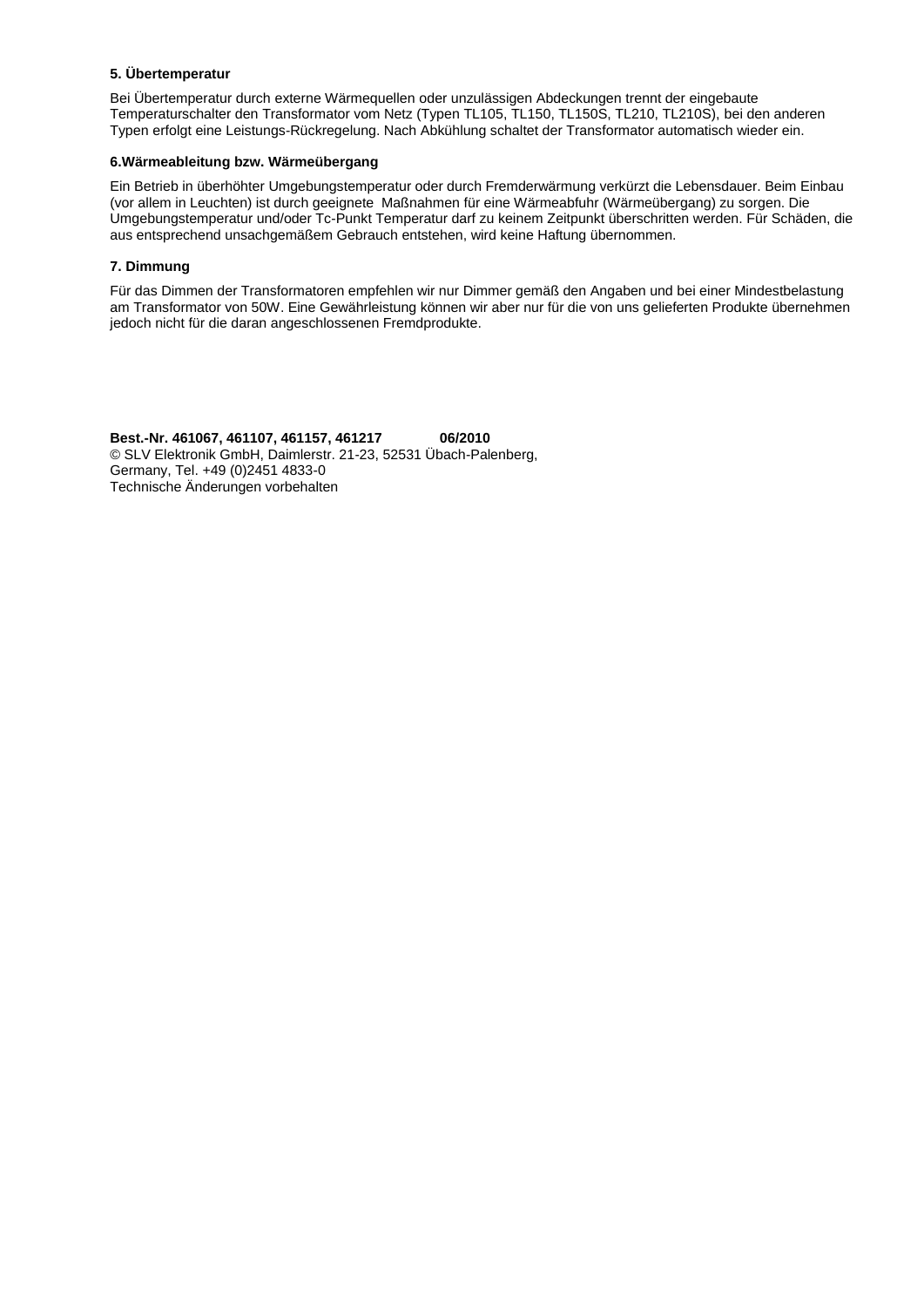# **Description and Installation Procedure**

Electronic build in transformers for low-voltage halogen lamps

Protection Class II, CE

All data refer to the 230V-240V~ model unless specified otherwise

# **1.Technical Data:**

| Type                                  |                   |            | 461067<br>461107<br>461157                                                                                                               |          |                   | 461217            |  |
|---------------------------------------|-------------------|------------|------------------------------------------------------------------------------------------------------------------------------------------|----------|-------------------|-------------------|--|
| Nominal voltage                       |                   |            | 230-240V~, +6% -10%, 50/60Hz                                                                                                             |          |                   |                   |  |
| Nominal current at 230V               |                   |            | 60VA                                                                                                                                     | 105VA    | 150VA             | 210VA             |  |
|                                       |                   |            | 0,26A                                                                                                                                    | 0,46A    | 0.65A             | 0,92A             |  |
| Power range                           |                   |            | 60VA                                                                                                                                     | 105VA    | 150VA             | 210VA             |  |
|                                       |                   |            | 10-60VA                                                                                                                                  | 20-105VA | 20-150VA          | 50-210VA          |  |
| Open circuit safety                   |                   |            | guaranteed                                                                                                                               |          |                   |                   |  |
| Output voltage                        |                   |            | 11,5V RMS                                                                                                                                |          |                   |                   |  |
| Short-circuit and overload protection |                   |            | Electronic cut-off with automatic restart                                                                                                |          |                   |                   |  |
| Starting                              |                   |            | Lamp-sparing soft start, thus no current peaks when the device is swiched on                                                             |          |                   |                   |  |
| Ambient temperature ta                |                   |            | $-20^\circ - +50^\circ C$                                                                                                                |          |                   |                   |  |
| Case temperature tc-point             |                   |            | $Max.70^{\circ}C$                                                                                                                        | Max.80°C | $Max.85^{\circ}C$ | $Max.75^{\circ}C$ |  |
| Excess temperature cut-off            |                   |            | 461157, 461217 with automatic cut-off through built-in temerature switch,<br>otherwise controlling back of power                         |          |                   |                   |  |
| Standards                             |                   |            | EN 61347, EN 61047                                                                                                                       |          |                   |                   |  |
| EMV conformity                        |                   |            | EN 61547, EN 55015, EN 61000-3-2, EN 61000-3-3                                                                                           |          |                   |                   |  |
| Primary main                          |                   |            | Min. H03VV-F 2x0,75 mm <sup>2</sup> , for pull relief                                                                                    |          |                   |                   |  |
| Sekundary main                        |                   |            | Min. H03VV-F 2x0,75 mm <sup>2</sup> , max. 2m long                                                                                       |          |                   |                   |  |
| Dimmer types                          |                   |            | Gira Universaldimmer 50-200W, Order-No.: 031000<br>Gira Tronic-Dimmer 20-525 VA, Order-No.: 030700<br>techn. status of dimmers July 2002 |          |                   |                   |  |
|                                       | Diameter of wires | PRI        | $0.75 - 1.5$ mm <sup>2</sup>                                                                                                             |          |                   |                   |  |
| Cable                                 |                   | <b>SEC</b> | AWG 20-16                                                                                                                                |          |                   |                   |  |
| (Terminals)                           | Bared wire end    | PRI        | 6 <sub>mm</sub>                                                                                                                          |          |                   |                   |  |
|                                       |                   | <b>SEC</b> |                                                                                                                                          |          |                   |                   |  |

## **2. Installation Instructions**

The installation may only be carried out by an electrical specialist in accordance with international and national standards. The devices are designed for the use with LV halogen lamps only. When working on electrical systems, the protection against electric shock is to be ensured by disconnecting the system. Instal primary and secondary mains intersection-free (radioshielding). The tc temperature may not be exceeded. The devices do not contain serviceable components and may not be opened.

#### **3. Important Information**

Our transformers are surge-voltage-stable up to values above those prescribed by the respective standards. As a protection against high voltage surges, as they occur e.g. when switching fluorescent lamps and discharge lamps with an inductive ballast, motors (fans, etc.) and other inductive charges, the load circuits for devices of this kind are to be clearly separated from each other.

#### **4. Safety Function**

In case of a short circuit or overload the electronic transformer will automatically cut off. It does not have a protection of the conventional kind. Thus the load circuit is not separated! As soon as the defect has been repaired, the transformer will automatically cut back in.

# **5. Excess Temperature**

In case of excess temperature through external heat sources or inpermissible covers the built-in temperature switch disconnects the transformer from the mains (Types TL105, TL150, TL150S, TL210, TL210S), for the other types the build-in over temperature control will reduce power. As soon as the transformer has cooled off, it will automatically cut back in.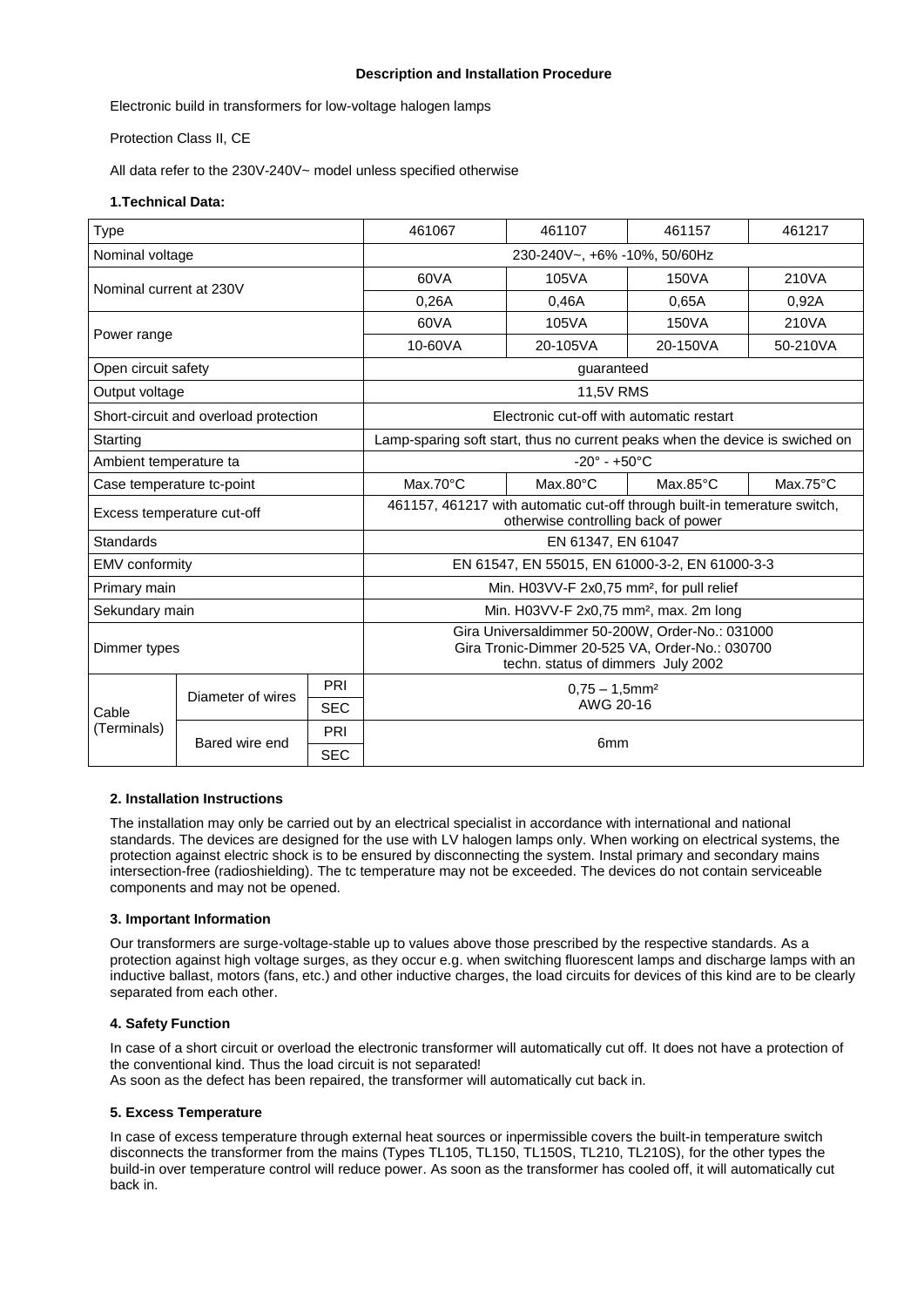## **6. Heat Conduction and Heat Transfer**

Operation in excess ambient temperature or through external heating will reduce the service life. During the installation process (particularly into luminaires), heat dissipation (heat transfer) is to be provided through suitable measures. The ambient temperature and/or the tc-point temperature may not be exceeded at any time. We are not liable for damage resulting from correspondingly improper use.

# **7. Dimming**

For the dimming of transformers we recommend only dimmers according to the specifications and with a minimum transformer load of 50W. However, we can only warrant the products delivered by us, yet not products from other companies connected to them.

**Art.-No. 461067, 461107, 461157, 461217 06/2010** © SLV Elektronik GmbH, Daimlerstr. 21-23, 52531 Übach-Palenberg, Germany, Tel. +49 (0)2451 4833-0 Technical properties subject to modification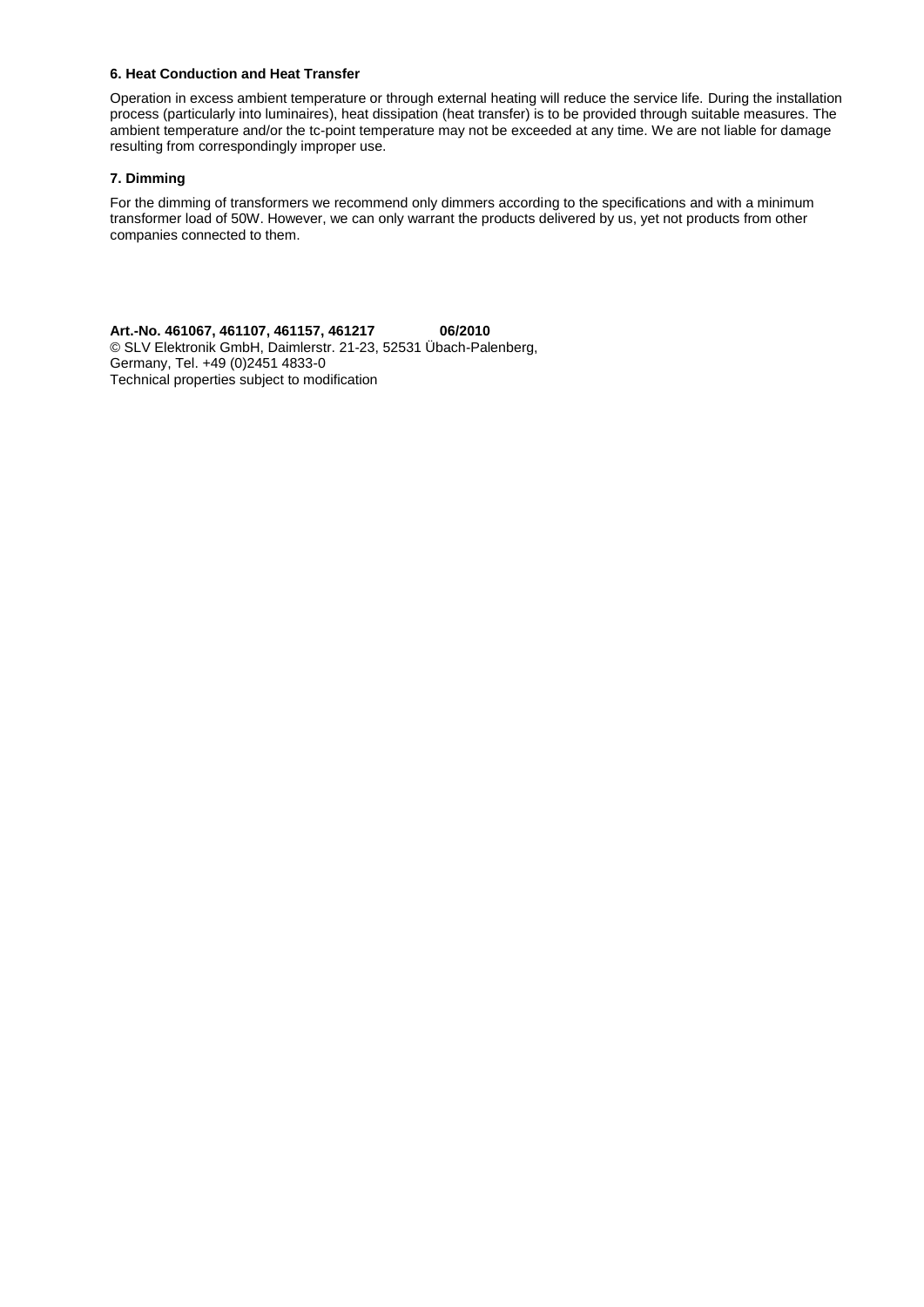## **Description et procédure d'installation**

Transformateurs électroniques intégrés pour lampes halogènes basse tension

Protection Classe II, CE

Toutes les informations se rapportent au modèle 230-240V à moins que l'inverse ne soit spécifié.

#### **1. Données techniques**

|                                                                 |                                   |            | 461067                                                                                                                                                         | 461107             | 461157                                                              | 461217            |  |
|-----------------------------------------------------------------|-----------------------------------|------------|----------------------------------------------------------------------------------------------------------------------------------------------------------------|--------------------|---------------------------------------------------------------------|-------------------|--|
| <b>Type</b>                                                     |                                   |            |                                                                                                                                                                |                    |                                                                     |                   |  |
| <b>Tension nominale</b>                                         |                                   |            | 230-240V~, +6%-10%, 50/60Hz                                                                                                                                    |                    |                                                                     |                   |  |
| Courant nominal à 230V                                          |                                   | 60VA       | 105VA                                                                                                                                                          | 150VA              | 210VA                                                               |                   |  |
|                                                                 |                                   |            | 0.26A                                                                                                                                                          | 0.46A              | 0.65A                                                               | 0,92A             |  |
| Gamme de puissance                                              |                                   |            | 60VA                                                                                                                                                           | 105VA              | 150VA                                                               | 210VA             |  |
|                                                                 |                                   |            | 10-60VA                                                                                                                                                        | 20-105VA           | 50-150VA                                                            | 50-210VA          |  |
| Sécurité circuit ouvert                                         |                                   |            | garantie                                                                                                                                                       |                    |                                                                     |                   |  |
| Tension de sortie                                               |                                   |            | 11,5V RMS                                                                                                                                                      |                    |                                                                     |                   |  |
| Protection contre les courts-circuits et<br>contre la surcharge |                                   |            | Coupure électronique avec redémarrage automatique                                                                                                              |                    |                                                                     |                   |  |
| Démarrage                                                       |                                   |            | Démarrage en douceur économe en énergie, donc pas de pic de courant<br>lorsque l'appareil est éteint.                                                          |                    |                                                                     |                   |  |
| Température ambiante : ta                                       |                                   |            | $-20^{\circ}$ C - $+50^{\circ}$ C                                                                                                                              |                    |                                                                     |                   |  |
|                                                                 | Température du coffret : Point tc |            | $Max.70^{\circ}C$                                                                                                                                              | $Max.80^{\circ}C$  | $Max.85^{\circ}C$                                                   | $Max.75^{\circ}C$ |  |
| Température maximale à laquelle se<br>déclenche la coupure      |                                   |            |                                                                                                                                                                | courant de secours | 461157 et 461217 avec disjoncteur de température intégré, autrement |                   |  |
| <b>Normes</b>                                                   |                                   |            | EN 61347, EN 61047                                                                                                                                             |                    |                                                                     |                   |  |
| Conformité EMV                                                  |                                   |            | EN61547, EN 55015, EN61000-3-2, EN61000-3-3                                                                                                                    |                    |                                                                     |                   |  |
| Ligne principale                                                |                                   |            | Min. H03VV-F 2x0,75 mm2, pour relâchement de la traction                                                                                                       |                    |                                                                     |                   |  |
| Ligne secondaire                                                |                                   |            | Min. H03VV-F 2x0,75 mm2, max. 2m de long                                                                                                                       |                    |                                                                     |                   |  |
| Types de gradateurs de lumière                                  |                                   |            | Gradateur Gira Universal 50-200W, Commande No.: 031000<br>Gradateur Gira Tronic 20-525 VA, Commande No.: 030700<br>Etat technique des gradateurs, juillet 2002 |                    |                                                                     |                   |  |
| Câble                                                           | Diamètre des fils                 | PRI        | $0.75 - 1.5$ mm2<br>AWG 20-16                                                                                                                                  |                    |                                                                     |                   |  |
| (Bornes)                                                        |                                   | <b>SEC</b> |                                                                                                                                                                |                    |                                                                     |                   |  |
|                                                                 | Extrémité des fils                | PRI        | 6 <sub>mm</sub>                                                                                                                                                |                    |                                                                     |                   |  |
|                                                                 | nus                               | <b>SEC</b> |                                                                                                                                                                |                    |                                                                     |                   |  |

## **2. Instructions d'installation**

L'installation ne doit être effectuée que par un électricien spécialisé conformément aux normes nationales et internationales. Les appareils sont conçus pour être utilisés avec une lampe halogène LV uniquement. Lorsqu'on travaille sur un système électrique, on doit se garantir contre les électrocutions en débranchant le système. Installez les lignes primaires et secondaires sans intersection (déverminage). La température tc ne doit pas être dépassée. L'appareil ne contient pas de composants réparables et ne doit donc pas être ouvert.

#### **3. Informations importantes**

Nos transformateurs sont stables pendant les sautes de tension de manière à être conformes aux normes relatives. En tant que protection contre les sautes de haute tension, qui se produisent, par exemple lorsqu'on allume une lampe fluorescente ou une lampe à décharge avec un ballast inductif, un moteur (ventilateurs, etc.) et autres charges inductives, les circuits chargés des appareils de ce type doivent être clairement séparés les uns des autres.

#### **4. Fonction de sécurité**

En cas de courts-circuits ou de surcharge, le transformateur électronique coupera automatiquement le courant. Il n'exerce pas une protection de type conventionnel. Le circuit n'est donc pas séparé ! Dès que la défaillance a été réparée, le transformateur se réenclenchera automatiquement.

#### **5. Température excessive**

Si la température autorisée des sources de chaleur externes est dépassée, le disjoncteur de température débranchera le transformateur de la ligne principale (Types TL105, TL150, TL105S, TL210 et TL210S) ; pour les autres types de transformateurs le système de contrôle de la température excessive réduira le courant. Dès que le transformateur aura refroidi, il se réenclenchera automatiquement.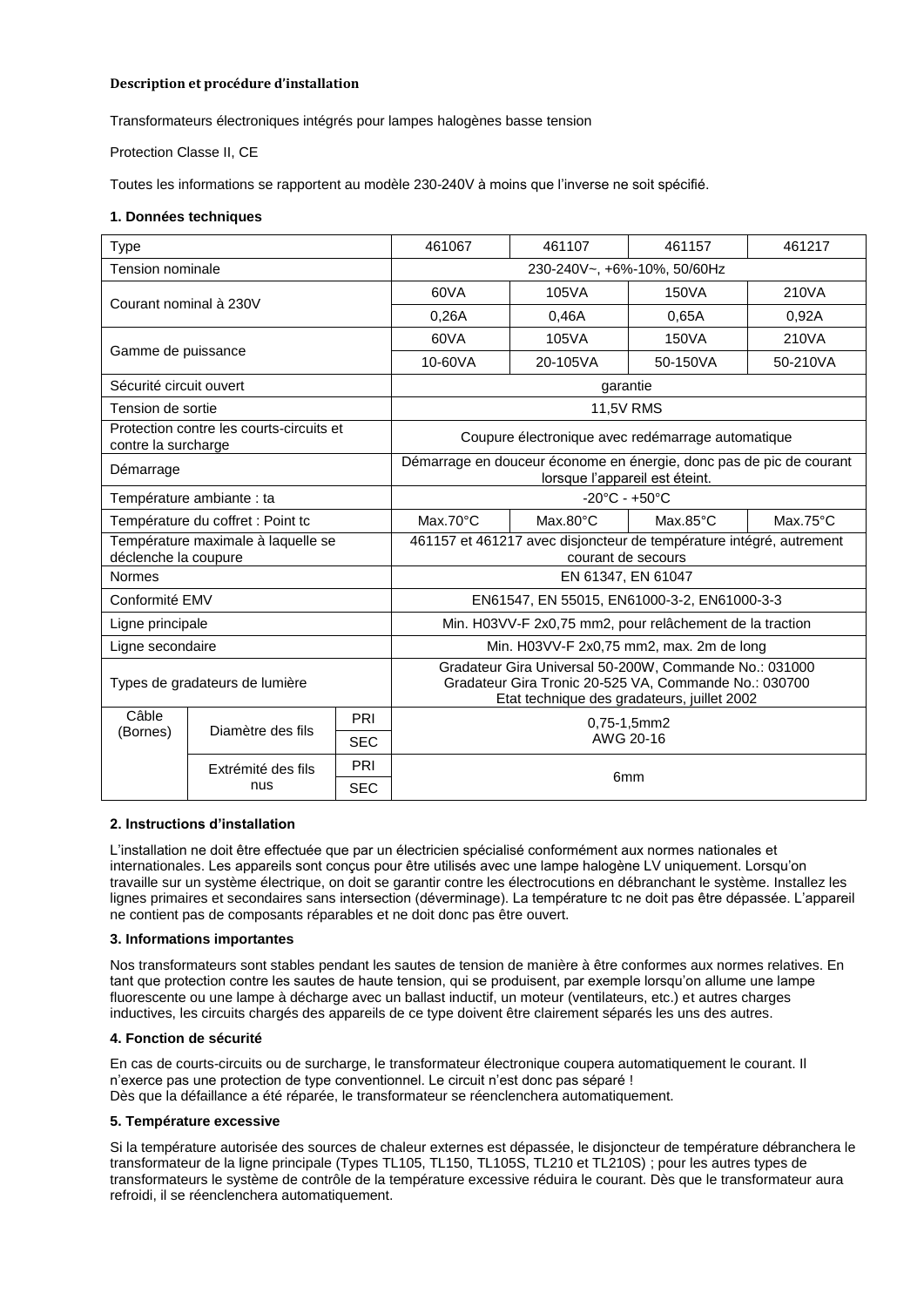#### **6. Conduction de la chaleur et transfert de la chaleur**

Le fonctionnement de l'appareil sous une température ambiante excessive ou soumis à un chauffage externe réduira sa durée de vie. Pendant le processus d'installation (particulièrement dans les luminaires), il faudra, à l'aide des mesures adaptées, fournir un moyen de dissiper la chaleur (transfert de chaleur). La température ambiante et/ou le point tc ne doivent être en aucun cas dépassés. Nous ne serons aucunement tenus responsables des dégâts consécutifs à une utilisation impropre de l'appareil.

# **7. Gradation**

Pour la gradation des transformateurs, nous recommandons uniquement les gradateurs conformes aux spécifications et avec une charge de transformateur de 50 W. Cependant, nous pouvons uniquement garantir les produits que nous fournissons, et non les produits des autres sociétés qui y sont branches

**No. de commande 461067, 461107, 461157, 461217 06/2010** © SLV Elektronik GmbH, Daimlerstr. 21-23, 52531Übach-Palenberg, Germany, Tel. +49 (0)2451 4833-0 Sous réserve de modifications techniques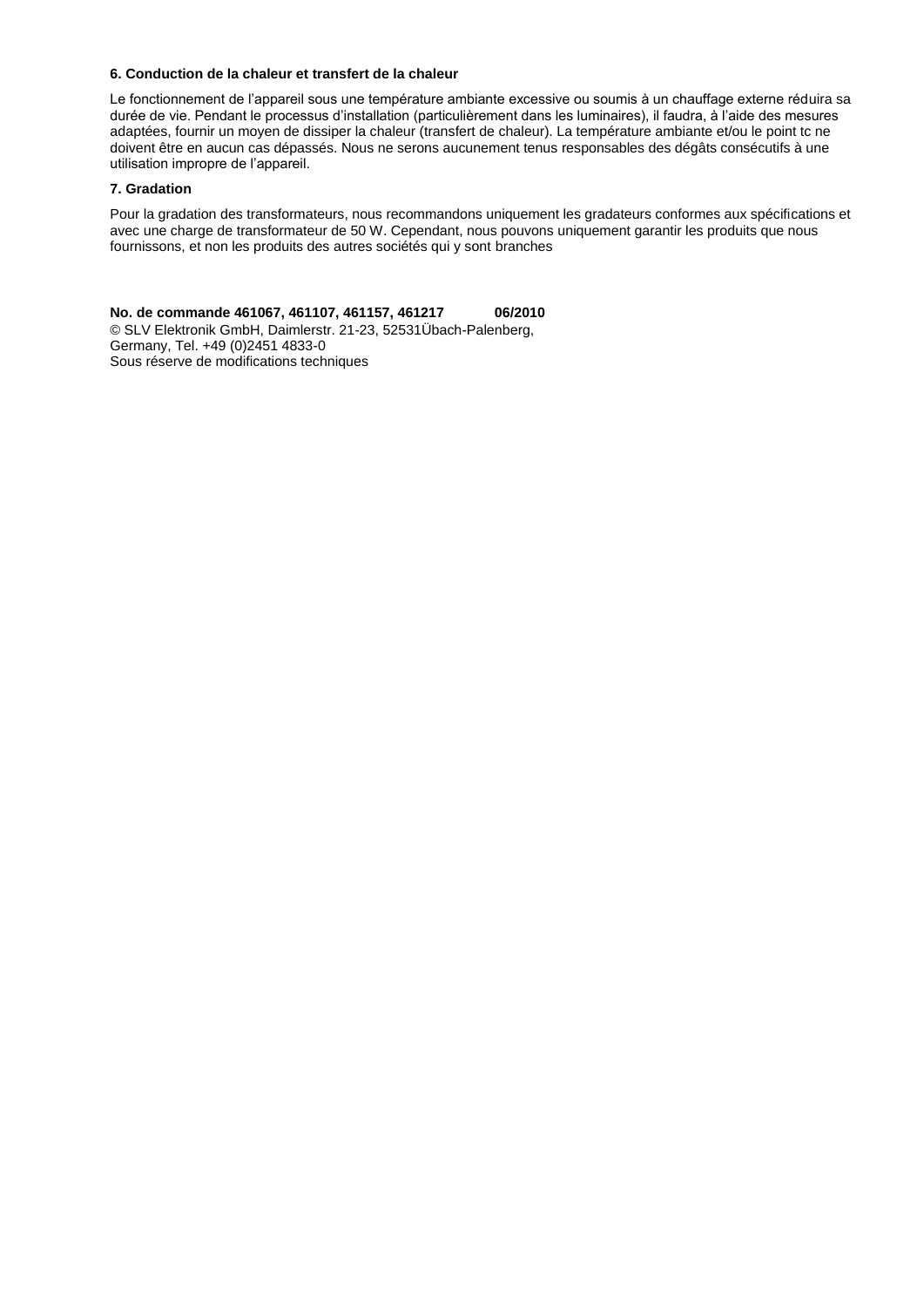# **Descripción y procedimiento de instalación**

Transformadores electrónicos integrados para lámparas halógenas de baja tensión

Categoría de protección II, CE

A menos que se indique lo contrario, todos los datos hacen referencia al modelo de 230 V - 240 V~

## **1. Datos técnicos:**

| Tipo                                            |                                      | 461067     | 461107                                                                                                                                                                           | 461157        | 461217      |            |  |
|-------------------------------------------------|--------------------------------------|------------|----------------------------------------------------------------------------------------------------------------------------------------------------------------------------------|---------------|-------------|------------|--|
| Tensión nominal                                 |                                      |            | 230 - 240 V~, +6% - 10%, 50/60 Hz                                                                                                                                                |               |             |            |  |
| Corriente nominal a 230 V                       |                                      | 60 VA      | 105 VA                                                                                                                                                                           | 150 VA        | 210 VA      |            |  |
|                                                 |                                      | 0,26A      | 0.46A                                                                                                                                                                            | 0.65A         | 0,92A       |            |  |
| Intervalo de potencia                           |                                      | 60 VA      | 105 VA                                                                                                                                                                           | <b>150 VA</b> | 210 VA      |            |  |
|                                                 |                                      | 10 - 60 VA | 20 - 105 VA                                                                                                                                                                      | 50 - 150 VA   | 50 - 210 VA |            |  |
| eguridad frente a circuito abierto              |                                      |            | Garantizada                                                                                                                                                                      |               |             |            |  |
| Tensión de salida                               |                                      |            |                                                                                                                                                                                  | 11,5 V RMS    |             |            |  |
| Protección contra cortocircuito y<br>sobrecarga |                                      |            | Desconexión electrónica y encendido automático                                                                                                                                   |               |             |            |  |
| Encendido                                       |                                      |            | Encendido suave y progresivo de la lámpara, a fin de evitar la generación de<br>picos de corriente cuando el dispositivo se encuentra en funcionamiento                          |               |             |            |  |
| Temperatura ambiente, ta                        |                                      |            | $-20 °C - +50 °C$                                                                                                                                                                |               |             |            |  |
| Temperatura de la carcasa, punto tc             |                                      |            | Máx. 70 °C                                                                                                                                                                       | Máx. 80 °C    | Máx. 85 °C  | Máx. 75 °C |  |
| Desconexión por exceso de temperatura           |                                      |            | Los tipos 461157 y 461217 están equipados con un interruptor térmico<br>integrado que provoca su desconexión automática y controla el retorno de<br>potencia                     |               |             |            |  |
| <b>Normas</b>                                   |                                      |            | EN 61347 y EN 61047                                                                                                                                                              |               |             |            |  |
| Homologación EMV                                |                                      |            | EN 61547, EN 55015, EN 61000-3-2 y EN 61000-3-3                                                                                                                                  |               |             |            |  |
| Conductor de alimentación principal             |                                      |            | Mín., H03VV-F 2 x 0,75 mm2, para guardacable                                                                                                                                     |               |             |            |  |
|                                                 | Conductor de alimentación secundario |            | Mín., H03VV-F 2 x 0,75 mm2, máx. 2 m de longitud                                                                                                                                 |               |             |            |  |
| Tipos de regulador                              |                                      |            | Regulador universal Gira de 50 - 200 W, referencia: 031000<br>Regulador electrónico Gira de 20 - 525 VA, referencia: 030700<br>Estado técnico de los reguladores a julio de 2002 |               |             |            |  |
|                                                 | Diámetro de los<br>cables            | PRI        | $0,75 - 1,5$ mm2                                                                                                                                                                 |               |             |            |  |
| Cable                                           |                                      | <b>SEC</b> | AWG 20-16                                                                                                                                                                        |               |             |            |  |
| (terminales)                                    | Extremo de cable                     | PRI        | 6 mm                                                                                                                                                                             |               |             |            |  |
|                                                 | descubierto                          | <b>SEC</b> |                                                                                                                                                                                  |               |             |            |  |

#### **2. Instrucciones de instalación**

La instalación sólo debe ser llevada a cabo por un electricista experto y respetando todas las normas nacionales e internacionales en vigor. Los dispositivos han sido diseñados exclusivamente para su uso con lámparas halógenas de baja tensión. Desconecte el sistema eléctrico durante la realización de operaciones sobre el mismo a fin de evitar riesgos de descarga eléctrica. Instale los conductores de alimentación principal y secundario evitando cruzarlos para blindarlos frente a radiofrecuencias. No debe superarse la temperatura tc. Los dispositivos no contienen componentes que se puedan reparar, por lo que no deben ser abiertos en ningún caso.

#### **3. Información importante**

Los transformadores descritos proporcionan estabilidad frente a sobrecargas de tensión incluso a niveles que superan los límites establecidos por las normas correspondientes. Como medida de protección frente a las sobrecargas de tensión que pueden producirse, por ejemplo, al encender una lámpara fluorescente o de descarga con balastro inductivo, un motor (perteneciente a un ventilador, etc.) u otras cargas inductivas, los circuitos de carga de los dispositivos de este tipo deben encontrarse debidamente separados entre sí.

#### **4. Función de seguridad**

En caso de cortocircuito o sobrecarga, el transformador electrónico se desconecta automáticamente. No cuenta con un dispositivo de protección convencional, por lo que su circuito de carga no se aísla. Una vez reparado el defecto, el transformador vuelve a conectarse automáticamente.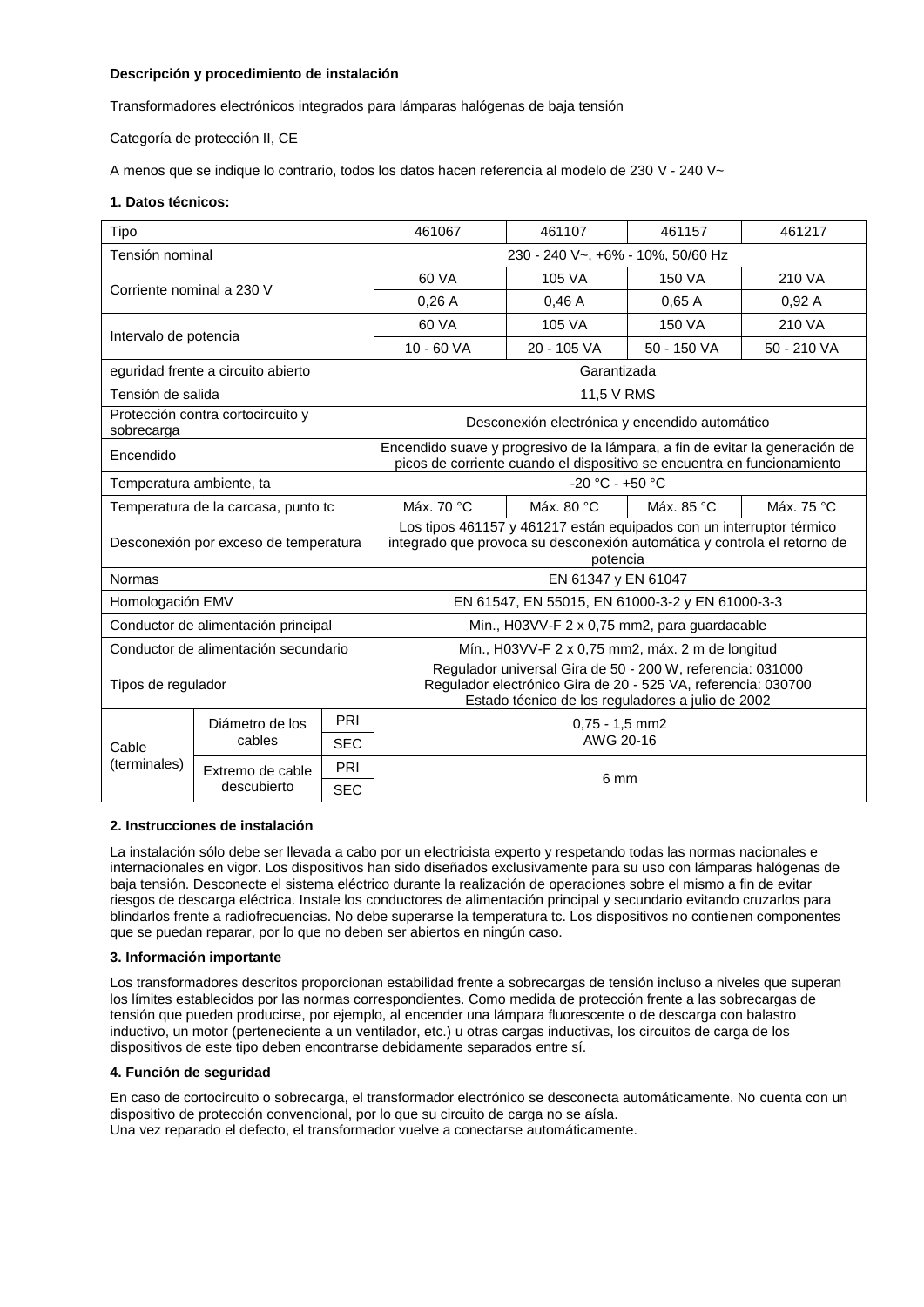#### **5. Exceso de temperatura**

En caso de exceso de temperatura derivado de la presencia de una fuente de calor externa o la instalación de una cubierta de tipo inadecuado, el interruptor térmico desconecta el transformador de la red eléctrica (tipos TL105, TL150, TL150S, TL210 y TL210S); en los demás tipos, el control integrado de exceso de temperatura provoca una reducción de la potencia. El transformador vuelve a conectarse automáticamente en cuanto se enfría.

## **6. Conducción y transferencia de calor**

El funcionamiento a una temperatura ambiente excesiva o junto a fuentes de calor externas reduce la vida útil de los dispositivos. Durante el proceso de instalación (en especial si ésta tiene lugar en el interior de luminarias), deben proporcionarse los medios de disipación (transferencia) de calor necesarios aplicando las medidas adecuadas. La temperatura ambiente y/o la temperatura de punto tc no deben superarse en ningún momento. El fabricante no se hace responsable de aquellos daños que se deriven de un uso indebido.

## **7. Regulación**

Para la regulación de los transformadores, se recomienda el uso exclusivo de reguladores que satisfagan las especificaciones y cuenten con una carga de transformador mínima de 50 W. No obstante, el fabricante sólo garantiza aquellos productos suministrados directamente por el mismo, no así los fabricados por otras empresas.

**No. Ped. 461067, 461107, 461157, 461217 06/2010** © SLV Elektronik GmbH, Daimlerstr. 21-23, 52531 Übach-Palenberg, Germany, Tel. +49 (0)2451 4833-0 Salvo modificaciónes técnicas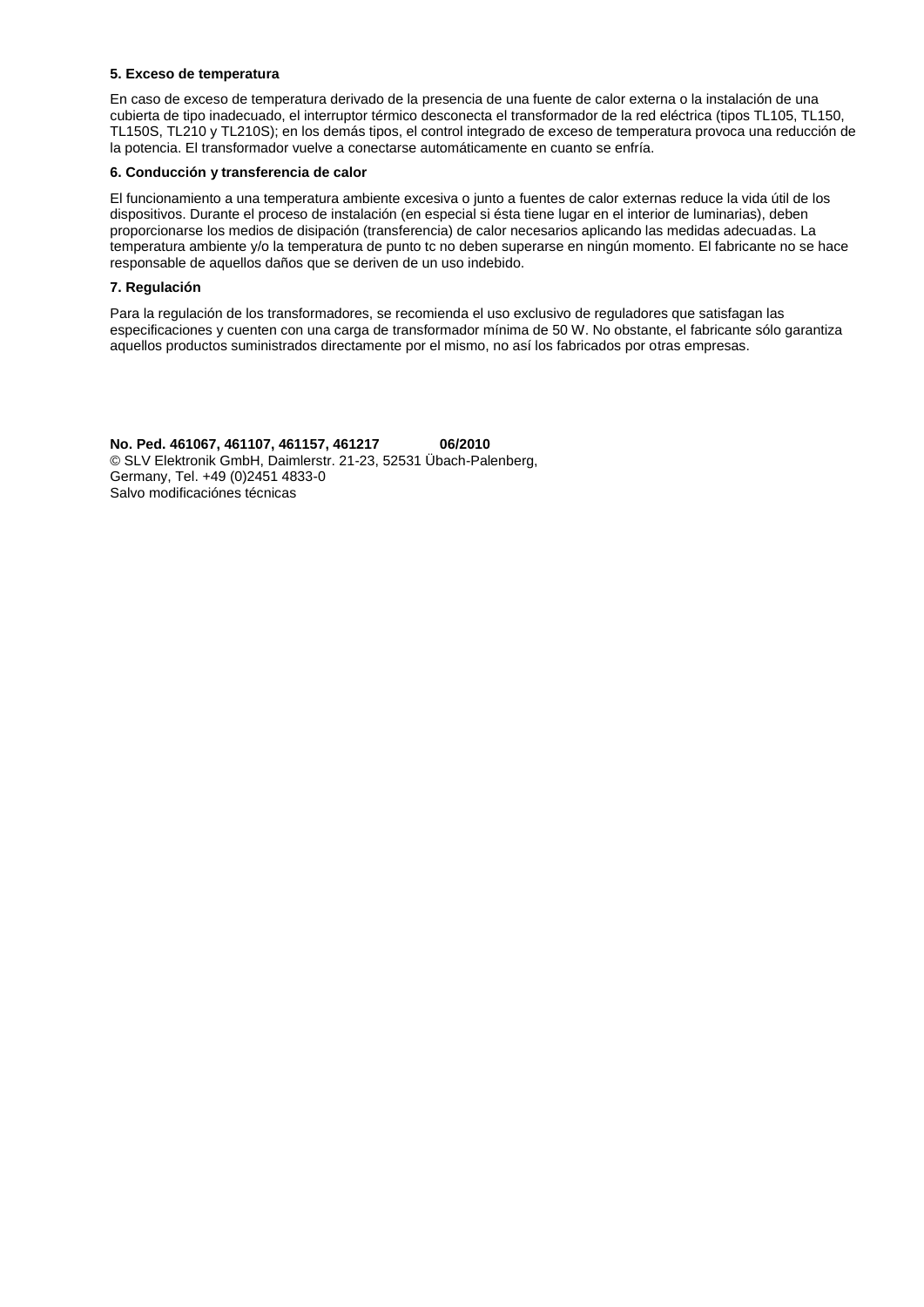# **Beschrijving en installatieprocedure**

Elektronische ingebouwde transformatoren voor laagspanningshalogeenlampen

Beschermingsklasse II, CE

Alle gegevens betreffen het model voor 230-240V, tenzij anders aangegeven

## **1. Technische gegevens:**

| Type                                        |                        |            | 461067                                                                                                                                     | 461107                                                                                                     | 461157            | 461217            |  |
|---------------------------------------------|------------------------|------------|--------------------------------------------------------------------------------------------------------------------------------------------|------------------------------------------------------------------------------------------------------------|-------------------|-------------------|--|
| Nominale spanning                           |                        |            | 230-240V~, +6%-10%, 50/60Hz                                                                                                                |                                                                                                            |                   |                   |  |
| Nominale stroom bij 230V                    |                        |            | 60VA                                                                                                                                       | 105VA                                                                                                      | 150VA             | 210VA             |  |
|                                             |                        |            |                                                                                                                                            | 0.46A                                                                                                      | 0.65A             | 0,92A             |  |
| Vermogen                                    |                        |            | 60VA                                                                                                                                       | 105VA                                                                                                      | 150VA             | 210VA             |  |
|                                             |                        |            | 10-60VA                                                                                                                                    | 20-105VA                                                                                                   | 50-150VA          | 50-210VA          |  |
| Veiligheid bij open schakeling              |                        |            | gegarandeerd                                                                                                                               |                                                                                                            |                   |                   |  |
| Uitgangsspanning                            |                        |            | 11,5V RMS                                                                                                                                  |                                                                                                            |                   |                   |  |
| Kortsluitings- en overbelastingsbescherming |                        |            | Elektronisch afsluiten met automatische herstart                                                                                           |                                                                                                            |                   |                   |  |
| Opstarten                                   |                        |            | Lampbesparende zachte start, dus geen stroompieken bij het<br>inschakelen                                                                  |                                                                                                            |                   |                   |  |
| Omgevingstemperatuur                        |                        |            | $-20^{\circ}$ C - $+50^{\circ}$ C                                                                                                          |                                                                                                            |                   |                   |  |
| Temperatuur in behuizing                    |                        |            | $Max.70^{\circ}C$                                                                                                                          | $Max.80^{\circ}C$                                                                                          | $Max.85^{\circ}C$ | $Max.75^{\circ}C$ |  |
| Afsluiten bij oververhitting                |                        |            |                                                                                                                                            | 461157, 461217 met automatisch afsluiten door ingebouwde<br>temperatuurschakelaar, daarna weer inschakelen |                   |                   |  |
| Standaarden                                 |                        |            | EN 61347, EN 61047                                                                                                                         |                                                                                                            |                   |                   |  |
| EMV-conformiteit                            |                        |            | EN61547, EN 55015, EN61000-3-2, EN61000-3-3                                                                                                |                                                                                                            |                   |                   |  |
| Primaire aansluiting                        |                        |            | Min. H03VV-F 2x0,75 mm2, voor trekontlasting                                                                                               |                                                                                                            |                   |                   |  |
| Secundaire aansluiting                      |                        |            | Min. H03VV-F 2x0,75 mm2, max. 2m lang                                                                                                      |                                                                                                            |                   |                   |  |
| Dimmertypes                                 |                        |            | Gira Universaldimmer 50-200W, bestelnr.: 031000<br>Gira Tronic-Dimmer 20-525VA, bestelnr.: 030700<br>techn. toestand van dimmers juli 2002 |                                                                                                            |                   |                   |  |
|                                             | Diameter van<br>draden | PRI        | $0.75 - 1.5$ mm2<br>AWG 20-16                                                                                                              |                                                                                                            |                   |                   |  |
| Kabel                                       |                        | <b>SEC</b> |                                                                                                                                            |                                                                                                            |                   |                   |  |
| (aansluitingen)                             | Gestript<br>draadeinde | PRI        | 6 <sub>mm</sub>                                                                                                                            |                                                                                                            |                   |                   |  |
|                                             |                        | <b>SEC</b> |                                                                                                                                            |                                                                                                            |                   |                   |  |

# **2. Installatie-instructies**

De installatie mag alleen worden uitgevoerd door een elektrotechnisch bevoegde persoon, in overeenstemming met de internationale en nationale standaarden. Tijdens de werkzaamheden aan elektrische systemen moeten elektrische schokken vermeden worden door de verbindingen te verbreken. Monteer de primaire en secundaire voedingen zonder kruisingen (radio-afscherming). De temperatuur in de behuizing mag niet overschreden worden. De apparaten bevatten geen onderdelen die gerepareerd kunnen worden en mogen niet geopend worden.

#### **3. Belangrijke informatie**

Onze transformatoren zijn stabiel bij spanningspieken tot waarden die beschreven zijn in de respectievelijke standaarden. Ter bescherming tegen spanningspieken, die kunnen optreden bij het inschakelen van TL-lampen en ontladingslampen met een inductieve ballast, motoren (ventilatoren e.d.) en andere inductieve belastingen, moeten de belastingscircuits van apparaten van dit type goed van elkaar gescheiden worden.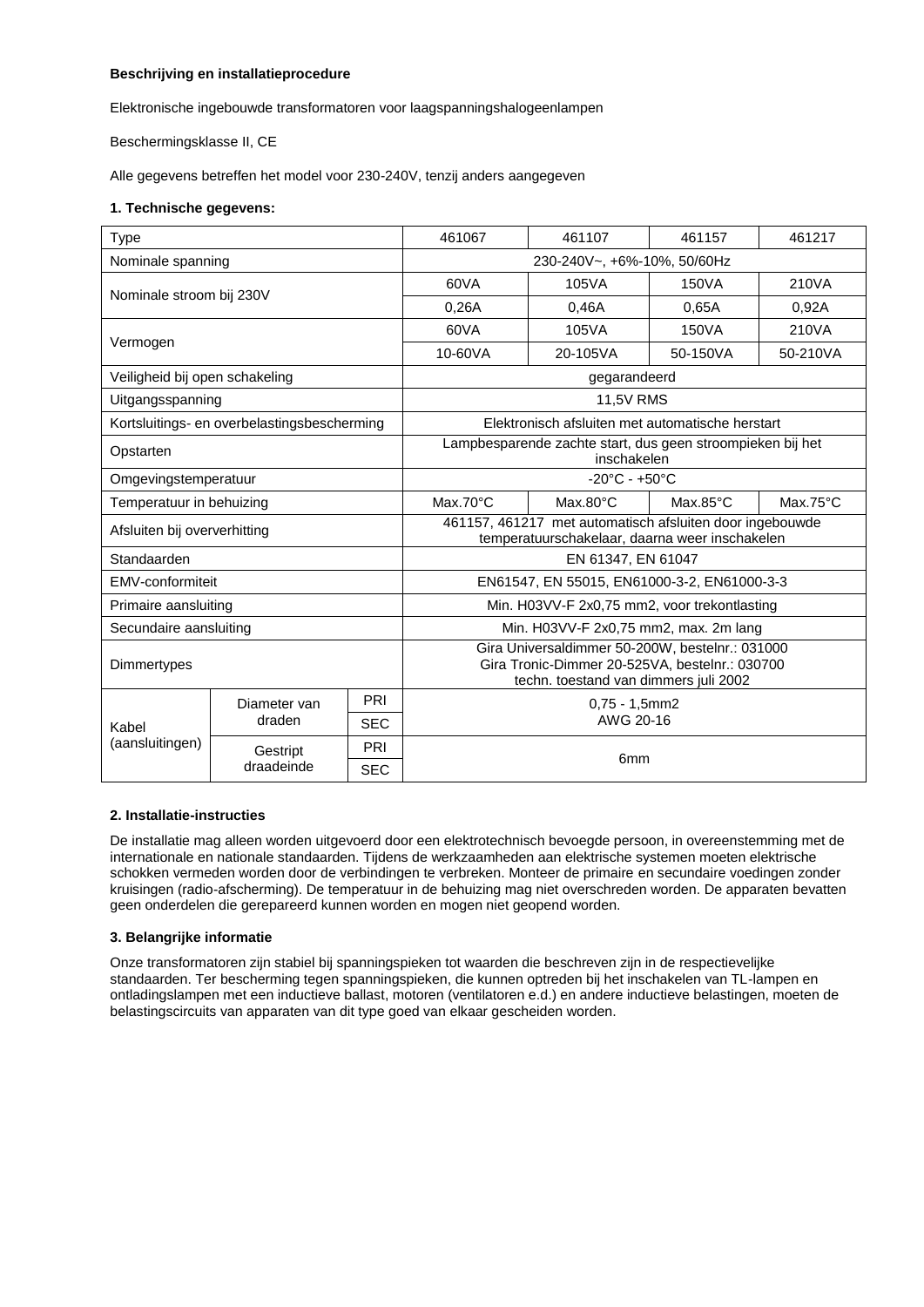## **4. Veiligheidsfunctie**

Bij kortsluiting of overbelasting zal de elektronische transformator automatisch afsluiten. Er is geen bescherming van het gebruikelijke type. Het belastingscircuit is dan ook niet galvanisch gescheiden! Zodra het defect hersteld is, zal de transformator weer automatisch inschakelen.

## **5. Oververhitting**

Bij oververhitting door een externe warmtebron of ontoelaatbare afdekking zal de ingebouwde temperatuurschakelaar de verbinding tussen de transformator en het lichtnet verbreken (Types TL105, TL150, TL150S, TL210, TL210S). Bij andere types wordt het vermogen verminderd door de ingebouwde bescherming tegen oververhitting. Zodra de transformator is afgekoeld, wordt hij automatisch weer ingeschakeld.

## **6.Geleiding en overdracht van warmte**

Gebruik bij een te hoge omgevingstemperatuur of bij externe verwarming vermindert de gebruiksduur. Tijdens het installatieproces (vooral in lamparmaturen) moet op passende wijze gezorgd worden voor warmtedissipatie (warmteoverdracht). De omgevingstemperatuur en de temperatuur in de behuizing mag op geen moment overschreden worden. Wij zijn niet aansprakelijk voor schade door onjuist gebruik.

## **7. Dimmen**

Voor het dimmen van transformatoren adviseren we alleen dimmers volgens de specificaties met een minimaal vermogen van 50 W. We kunnen alleen producten garanderen die door ons geleverd zijn, niet de producten van andere bedrijven die op onze apparatuur zijn aangesloten.

# **Art.-No. 461067, 461107, 461157, 461217 06/2010**

©SLV Elektronik GmbH, Daimlerstr. 21-23, 52531 Übach-Palenberg, Germany, Tel. +49 (0) 2451 4833-0 Technische eigenschappen te wijzigen